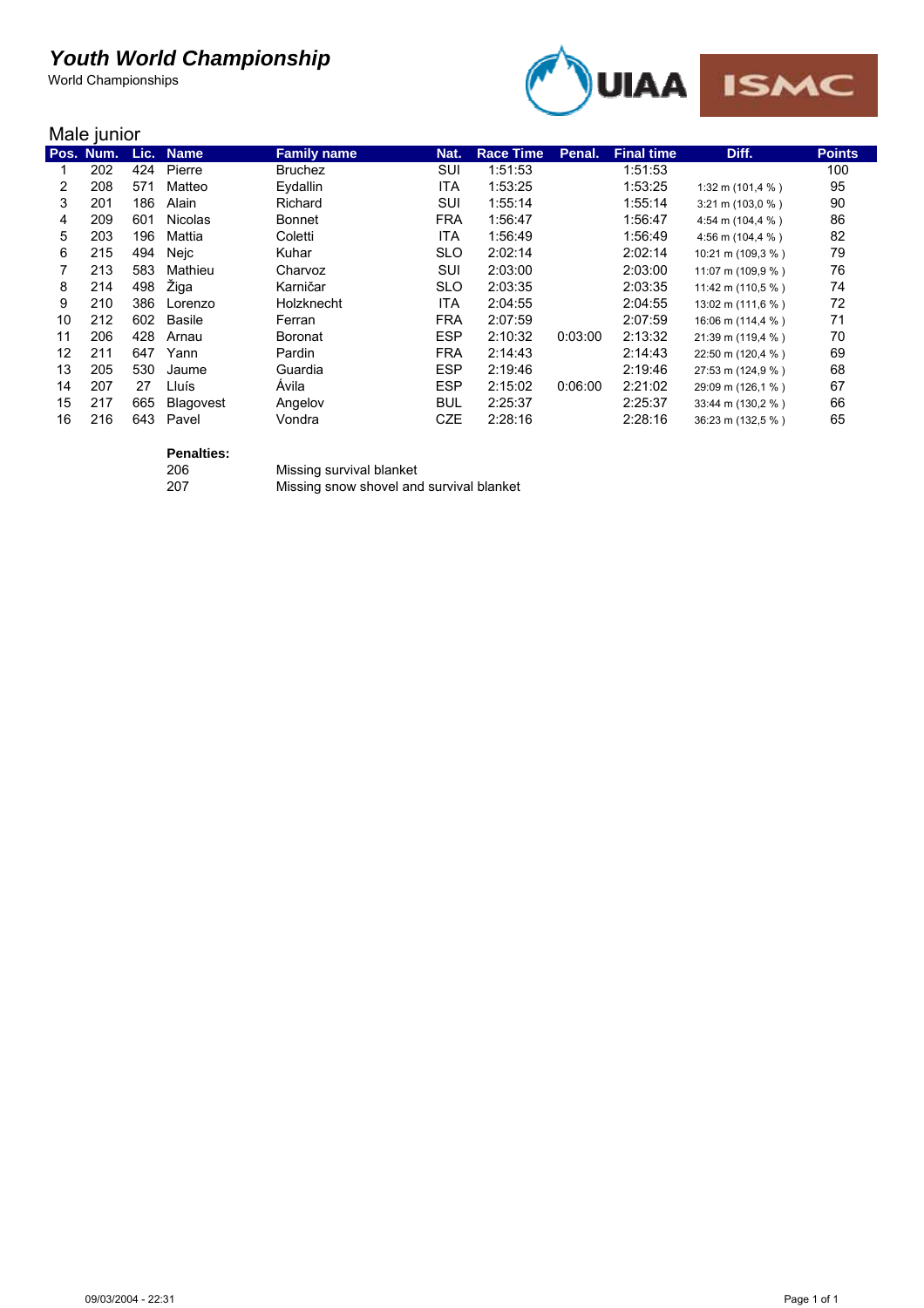World Championships



#### Female junior

|     |     | Pos. Num. Lic. Name | <b>Family name</b> | Nat.       | <b>Race Time</b> | Penal. | <b>Final time</b> | Diff.                              | <b>Points</b> |
|-----|-----|---------------------|--------------------|------------|------------------|--------|-------------------|------------------------------------|---------------|
| 402 | 544 | Silvia              | Cuminetti          | ITA        | 2:39:24          |        | 2:39:24           |                                    | 100           |
| 401 |     | 543 Sara            | De Lorenzi         | ITA        | 2:40:44          |        | 2:40:44           | 1:20 m (100,8 $%$ )                | 95            |
| 403 | 220 | Viriginie           | Dupont             | <b>FRA</b> | 2:44:42          |        | 2:44:42           | $5:18 \text{ m} (103.3 \text{ %})$ | 90            |
| 406 |     | 679 Coraly          | Pernet             | SUI        | 2:48:49          |        | 2:48:49           | $9:25 \text{ m} (105.9 \text{ %})$ | 86            |
| 405 | 264 | Celine              | Faccio             | <b>FRA</b> | 3:04:28          |        | 3:04:28           | 25:04 m (115,7 %)                  | 82            |
| 407 | 510 | Jana                | Sperková           | <b>SVK</b> | 3:35:22          |        | 3:35:22           | 55:58 m (135,1 %)                  | 79            |
| 404 | 646 | Claire              | Floret             | <b>FRA</b> | 4:52:21          |        | 4:52:21           | 2:12:57 h (183,4 %)                | 76            |
|     |     |                     |                    |            |                  |        |                   |                                    |               |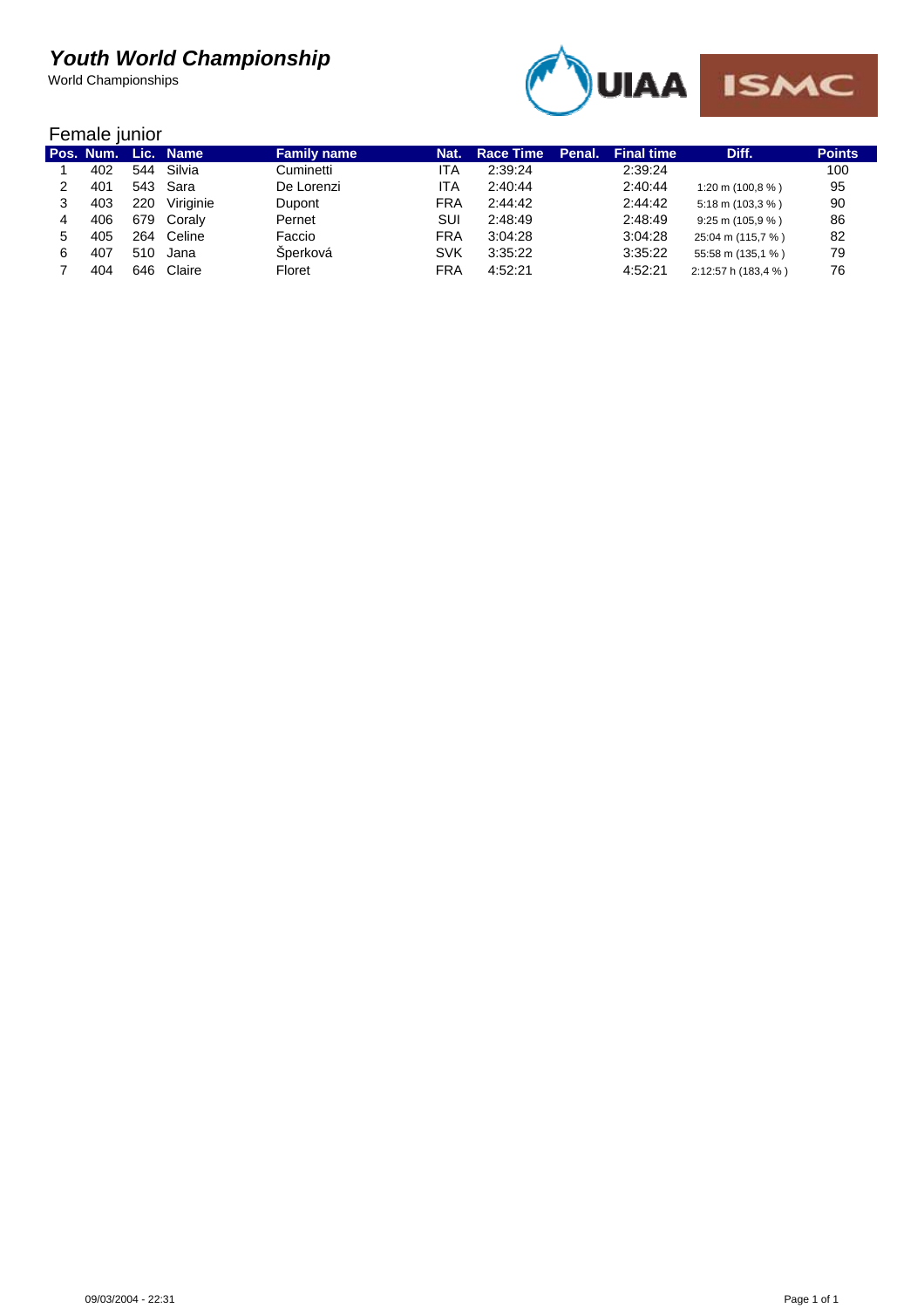World Championships



#### Male cadet

|    | יטשט טואויו |      |             |                    |            |                  |         |                   |                             |               |  |
|----|-------------|------|-------------|--------------------|------------|------------------|---------|-------------------|-----------------------------|---------------|--|
|    | Pos. Num.   | Lic. | <b>Name</b> | <b>Family name</b> | Nat.       | <b>Race Time</b> | Penal.  | <b>Final time</b> | Diff.                       | <b>Points</b> |  |
|    | 266         | 680  | Aleix       | Pubill             | <b>ESP</b> | 2:03:35          |         | 2:03:35           |                             | 100           |  |
| 2  | 261         | 545  | Thibault    | Francou            | <b>FRA</b> | 2:04:00          |         | 2:04:00           | 25 s (100,3 %)              | 95            |  |
| 3  | 251         | 626  | Michael     | Moling             | ITA        | 2:06:05          |         | 2:06:05           | 2:30 m (102,0 %)            | 90            |  |
| 4  | 268         | 622  | Elia        | Andreola           | ITA        | 2:06:33          |         | 2:06:33           | 2:58 m (102,4 %)            | 86            |  |
| 5  | 258         | 606  | Romain      | Digiacomo          | <b>FRA</b> | 2:07:42          |         | 2:07:42           | 4:07 m (103,3 %)            | 82            |  |
| 6  | 269         | 636  | Lorenzo     | Pegorari           | ITA.       | 2:10:26          |         | 2:10:26           | 6:51 m (105,5 %)            | 79            |  |
|    | 256         | 595  | Georgi      | Radev              | <b>BUL</b> | 2:10:31          |         | 2:10:31           | 6:56 m (105,6 %)            | 76            |  |
| 8  | 265         | 678  | Jose        | Charriere          | SUI        | 2:10:46          |         | 2:10:46           | $7:11 \text{ m} (105.8 \%)$ | 74            |  |
| 9  | 264         | 676  | Lukas       | Huser              | SUI        | 2:12:14          |         | 2:12:14           | 8:39 m (107,0 %)            | 72            |  |
| 10 | 252         | 531  | Kilian      | Jornet             | <b>ESP</b> | 2:12:19          |         | 2:12:19           | 8:44 m (107,1 %)            | 71            |  |
| 11 | 263         | 687  | Rares       | Manea              | <b>ROM</b> | 2:23:37          |         | 2:23:37           | 20:02 m (116,2 %)           | 70            |  |
| 12 | 267         | 681  | Jordi       | Oliva Planells     | <b>ESP</b> | 2:25:42          |         | 2:25:42           | 22:07 m (117,9 %)           | 69            |  |
| 13 | 270         | 674  | Sebastian   | Kantor             | <b>CZE</b> | 2:41:07          | 0:03:00 | 2:44:07           | 40:32 m (132,8 %)           | 68            |  |
| 14 | 271         | 599  | Michal      | Jokl               | <b>SVK</b> | 2:52:34          |         | 2:52:34           | 48:59 m (139.6 %)           | 67            |  |
| 15 | 262         | 484  | Vasileids   | <b>Sideris</b>     | <b>GRE</b> | 2:52:43          |         | 2:52:43           | 49:08 m (139,8 %)           | 66            |  |
|    | 272         | 604  | Odilon      | Ferran             | <b>FRA</b> |                  |         |                   |                             |               |  |
|    |             |      |             |                    |            |                  |         |                   |                             |               |  |

**Penalties:**

270 Missing snow shovel